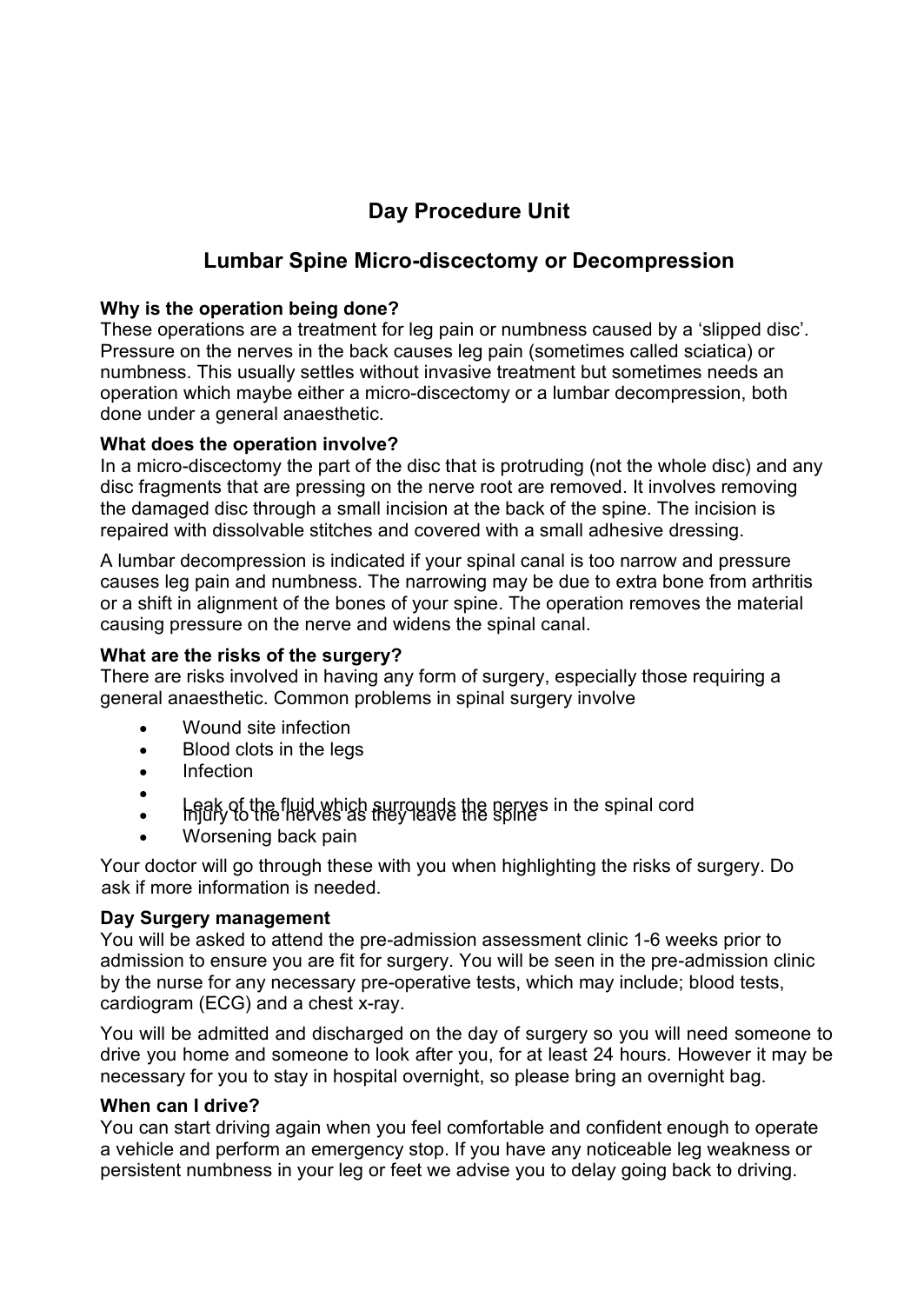

#### **When can I return to work?**

Returning to work as quickly as possible is generally beneficial. This is usually between 2 to 6 weeks depending on how physical your job is. You should aim for a gradual return to your previous duties at work. It may be a good idea to consider returning on part-time hours for a few days at first.

#### **When can I resume normal activities?**

You should keep moving after your surgery and return to full activities as soon as possible. When you return home, you should gradually increase your fitness and activity levels. At first this may be a little uncomfortable, but as you gradually increase your activities it will become easier

#### **When will I have a follow-up appointment?**

You will be seen at 1 week post-operatively in an outpatient clinic for a wound check. If all is well at this stage you will have a further appointment at 6 weeks after your operation.

#### **What should I watch out for after the operation?**

Recovery after your operation may be gradual; you will not get better overnight. You may experience "off" days where you appear to be in discomfort, do not despair - this is normal. If you experience any of the following symptoms you must contact the Spine Team immediately (see below):

- Constant pain which gets worse
- New numbness or worsening of existing numbness
- New muscle weakness or worsening of existing numbness
- Change in bladder function
- $\bullet$ Dressings repeatedly being soaked by blood

#### **Who should I contact after the operation if I am worried?**

If you experience any of the symptoms above then please call the Hospital Switchboard on **01603 286286** and ask to speak to the **Orthopaedics Senior House Officer On-Call**. They will be able to advise you as any further action that may be required and can be contacted 24hrs a day.

If you have any other concerns after the operation then please contact NHS Direct or your GP.

#### **Further Information:**

British Association of Spine Surgeons: www.spinesurgeons.ac.uk/patients/patientinformation/lumbar-discectomy-and-decompression

British Association Day Surgery: www.daysurgeryuk.org

Anaesthetic Website: www.youranaesthtic.info

For help Giving up Smoking**:** NHS Smoking Help-line 0800 169 0169 or contact local service 'CIGNIFICANT' run by Norfolk Health Authority NHS 0800 0854113 or www.norfolk-hospital.net/depart/anaes